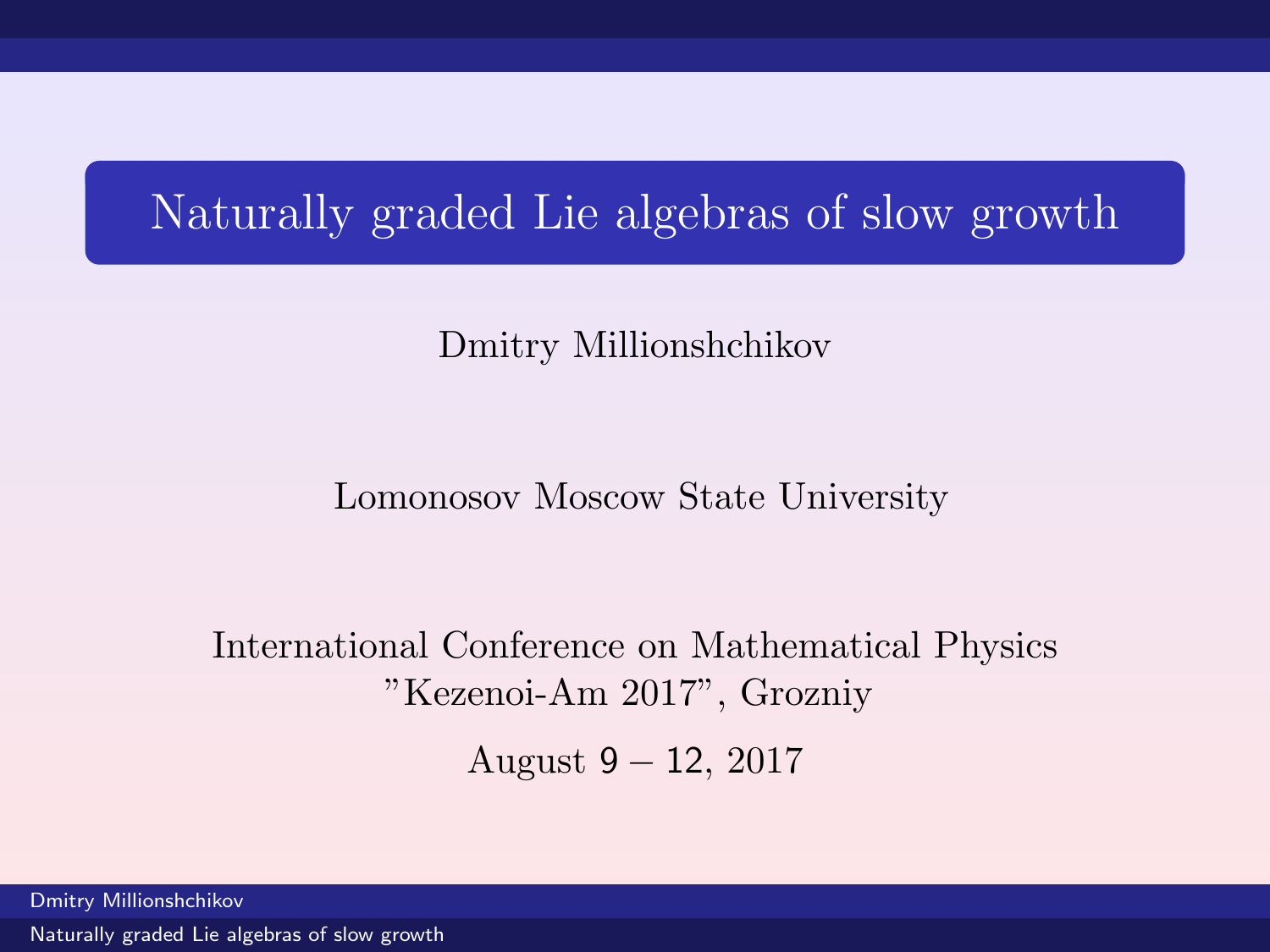## N-graded Lie algebras

### **Definition**

A Lie algebra  $\alpha$  is called N-graded if there is a decomposition

$$
\mathfrak{g}=\bigoplus_{i\in\mathbb{N}}\mathfrak{g}_i, [\mathfrak{g}_i, \mathfrak{g}_j]\subset \mathfrak{g}_{i+j}, \text{ for all } i,j\in\mathbb{N}.
$$

Examples.

We define a N-graded Lie algebra q by its infinite basis  $e_1, e_2, \ldots, e_n, \ldots$  and commutation relations.

- a Lie algebra  $\mathfrak{m}_0$ :  $[e_1, e_i] = e_{i+1}, \forall i \geq 2$ .
- the positive part  $W^+$  of the Witt algebra:

$$
[e_i,e_j]=(j-i)e_{i+j},\ i,j\in\mathbb{N}.
$$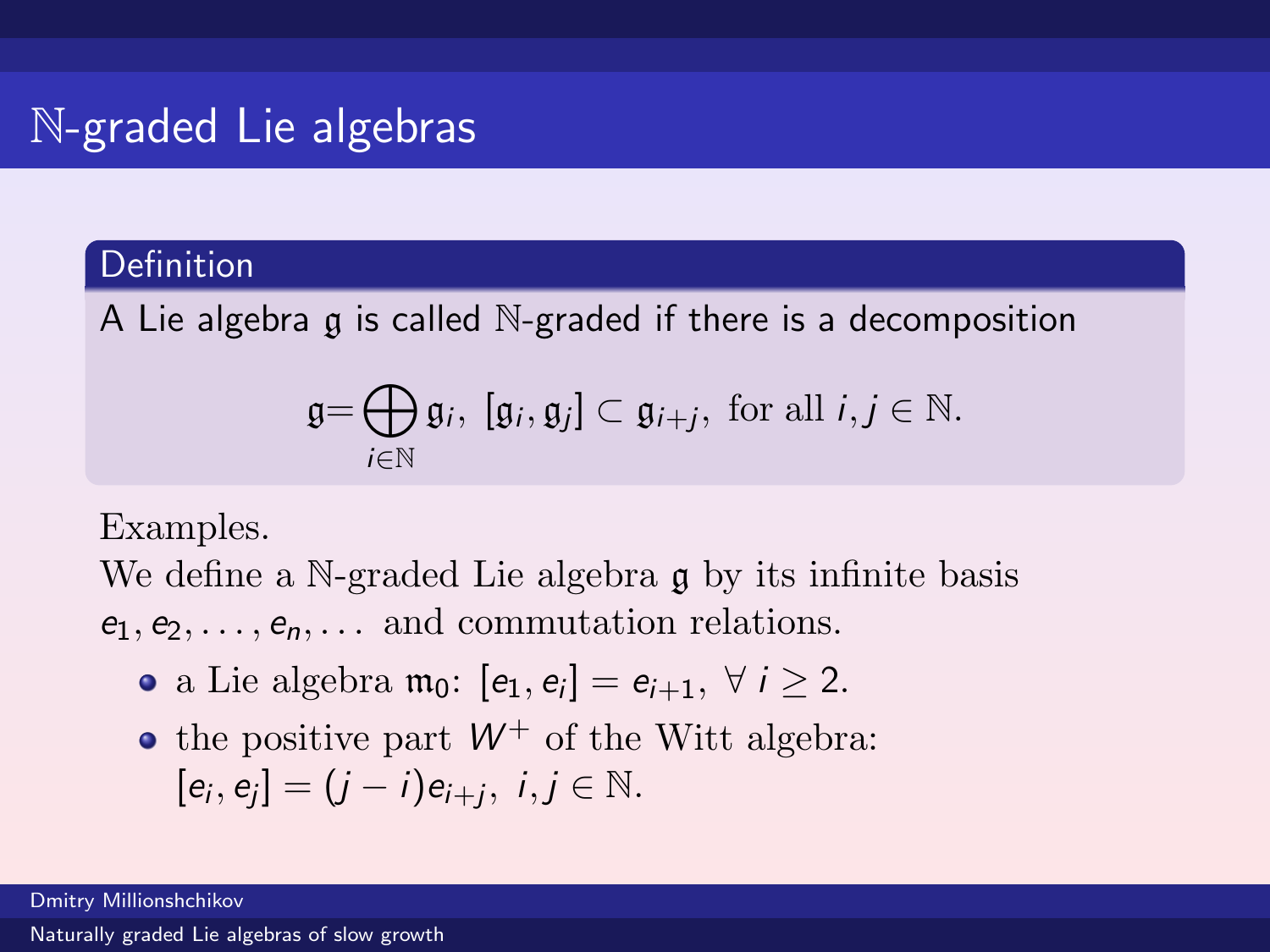### Narrow graded Lie algebras

#### Definition

A  $\mathbb N$ -graded Lie algebra  $\mathfrak g = \bigoplus_{i \in \mathbb N} \mathfrak g_i$  is called of width  $d$  if there exists (minimal)  $d \in \mathbb{N}$  such that

dim  $\mathfrak{a}_i \leq d$ ,  $\forall i \in \mathbb{N}$ .

The Lie algebra  $m_0$  considered above and the positive part of the Virasoro algebra  $Vir^+$  are examples of narrowest graded Lie algebras (with width  $d = 1$ ).

Fialowski in 1983 classified N-graded Lie algebras of width 1. Besides  $\mathfrak{m}_0$  and  $W^+$  there are two interesting N-graded Lie algebras in her list.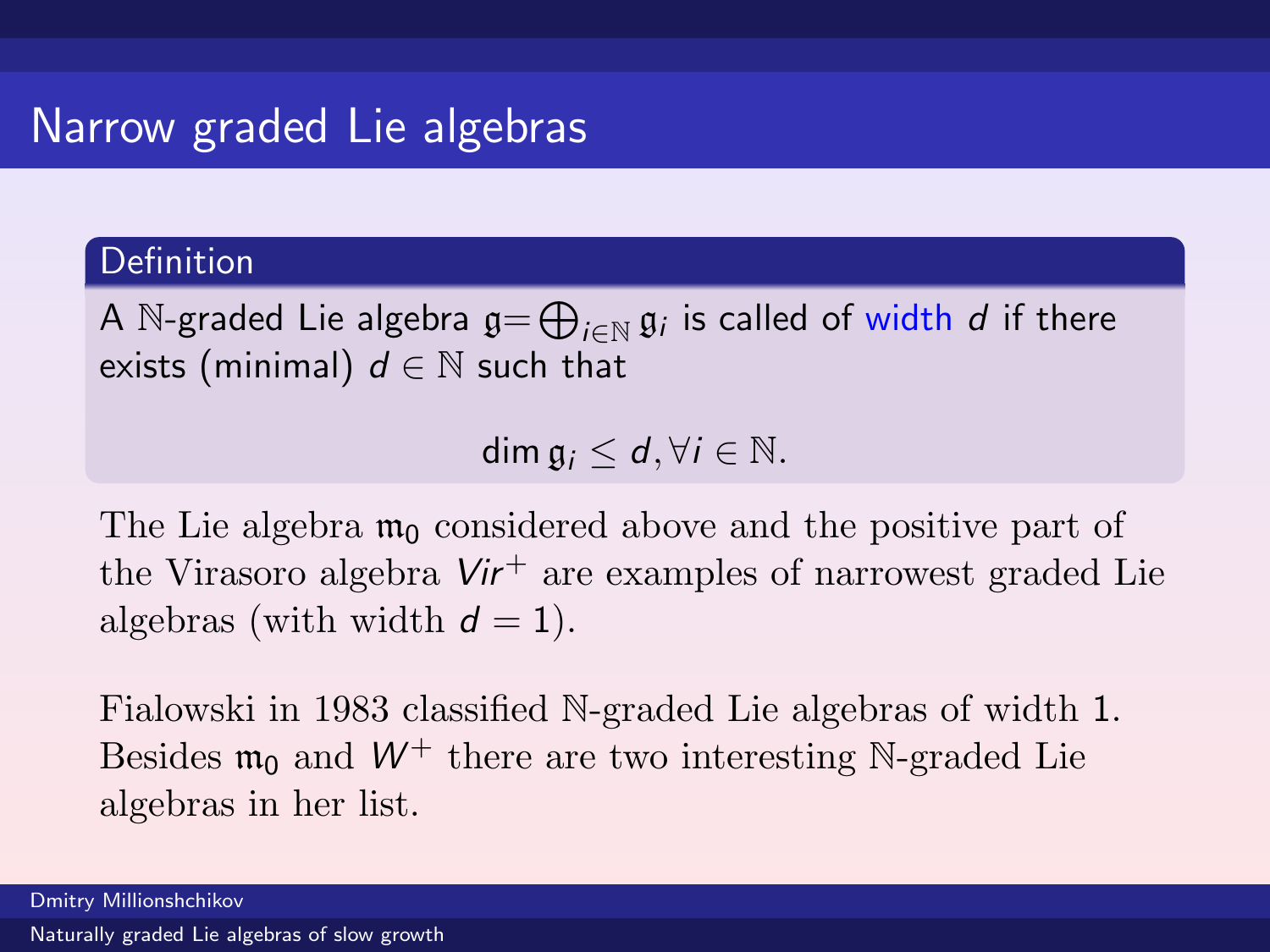### The Lie algebra  $\mathfrak{n}_1$

Polynomial matrices defined for  $k \in \mathbb{N}$  by

$$
e_{3k+1} = \!\frac{1}{2} \begin{pmatrix} 0 & t^{2k+1} \\ 0 & 0 \end{pmatrix}, e_{3k+2} = \begin{pmatrix} 0 & 0 \\ t^{2k+1} & 0 \end{pmatrix}, e_{3k+3} = \!\frac{1}{2} \begin{pmatrix} t^{2k+2} & 0 \\ 0 & -t^{2k+2} \end{pmatrix}
$$

The linear span  $\langle e_1, e_2, e_3, \ldots, e_n, \ldots \rangle$  is a positively graded subalgebra  $\mathfrak{n}_1$  in the loop Lie algebra  $\mathfrak{sl}(2,\mathbb{K})\otimes \mathbb{K}[t]$ . It is N-graded with one-dimensional homogeneous components:

$$
\mathfrak{n}_1=\oplus_{i=1}^{+\infty}\langle e_i\rangle\subset \mathfrak{s}\textit{l}(2,\mathbb{K})\otimes\mathbb{K}[t],
$$

with the Lie bracket

$$
[e_i, e_j] = c_{i,j} e_{i+j}, \ c_{i,j} = \begin{cases} 1, \text{if } j - i \equiv 1 \text{ mod } 3; \\ 0, \text{if } j - i \equiv 0 \text{ mod } 3; \\ -1, \text{if } j - i \equiv -1 \text{ mod } 3. \end{cases}
$$

Dmitry Millionshchikov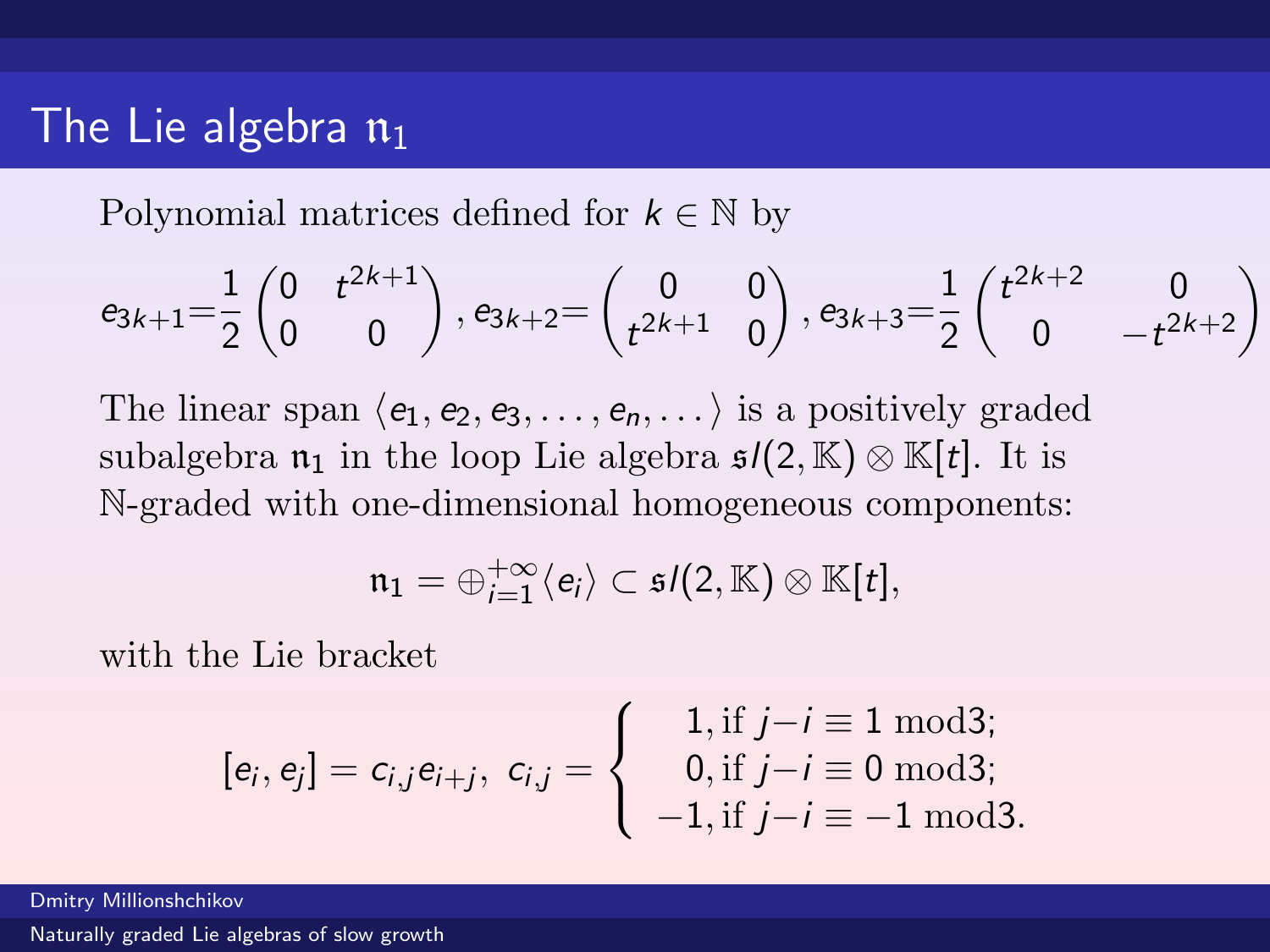# Twisted loop algebra  $\mathfrak{n}_2 = \oplus_{i=1}^{+\infty}\langle f_i \rangle \subset \mathfrak sl(3,\mathbb K)\otimes \mathbb K[t],$

$$
f_{8k+1} = \begin{pmatrix} 0 & t^{2k} & 0 \\ 0 & 0 & t^{2k} \\ 0 & 0 & 0 \end{pmatrix}, f_{8k+2} = \begin{pmatrix} 0 & 0 & 0 \\ 0 & 0 & 0 \\ t^{2k+1} & 0 & 0 \end{pmatrix}, f_{8k+3} = \begin{pmatrix} 0 & 0 & 0 \\ t^{2k+1} & 0 & 0 \\ 0 & -t^{2k+1} & 0 \end{pmatrix}
$$

$$
f_{8k+4} = \begin{pmatrix} t^{2k+1} & 0 & 0 \\ 0 & -2t^{2k+1} & 0 \\ 0 & 0 & t^{2k+1} \end{pmatrix}, f_{8k+5} = \begin{pmatrix} 0 & t^{2k+1} & 0 \\ 0 & 0 & -t^{2k+1} \\ 0 & 0 & 0 \end{pmatrix},
$$

$$
f_{8k+6} = \begin{pmatrix} 0 & 0 & t^{2k+1} \\ 0 & 0 & 0 \\ 0 & 0 & 0 \end{pmatrix}, f_{8k+7} = \begin{pmatrix} 0 & 0 & 0 \\ t^{2k+2} & 0 & 0 \\ 0 & t^{2k+2} & 0 \end{pmatrix}, f_{8k+8} = \begin{pmatrix} t^{2k+2} & 0 & 0 \\ 0 & 0 & 0 \\ 0 & 0 & 0 \end{pmatrix}
$$

$$
[f_q, f_l] = d_{q,l} f_{q+l}, q, l \in \mathbb{N}.
$$

Dmitry Millionshchikov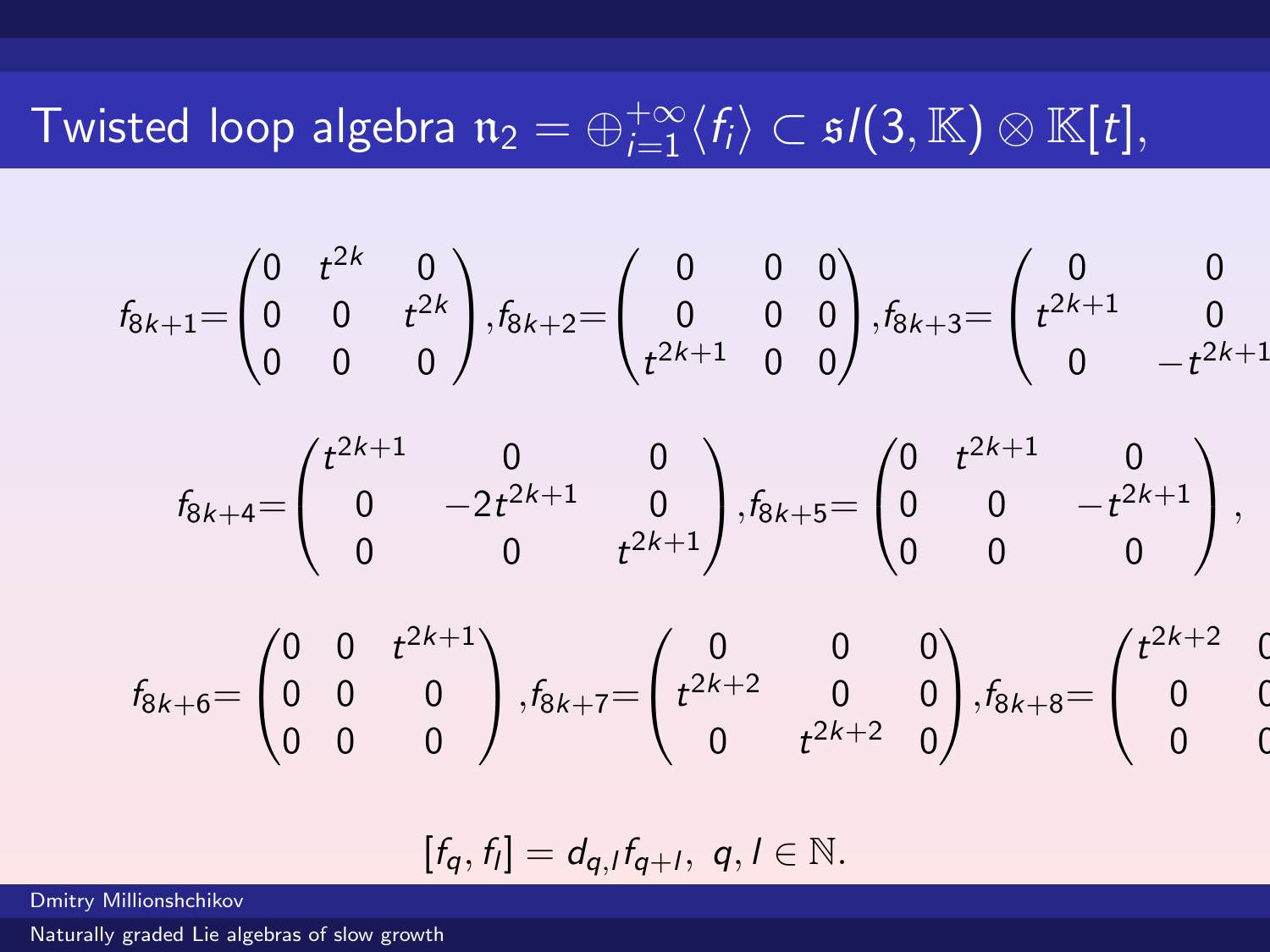# Structure constants for  $n_2$ .

|            | $f_{8i}$       | $f_{8j+1}$     | $f_{8j+2}$     | $f_{8j+3}$     | $f_{8j+4}$     | $f_{8j+5}$     | $f_{8j+6}$     | $f_{8j+7}$   |
|------------|----------------|----------------|----------------|----------------|----------------|----------------|----------------|--------------|
| $f_{8i}$   | $\mathbf 0$    | 1              | $-2$           | $^{-1}$        | 0              | 1              | 2              | $^{-1}$      |
| $f_{8i+1}$ | $^{-1}$        | $\mathbf 0$    | 1              | $\mathbf{1}$   | $-3$           | $-2$           | $\mathbf 0$    | 1            |
| $f_{8i+2}$ | $\overline{2}$ | $^{-1}$        | $\mathbf 0$    | $\mathbf 0$    | $\overline{0}$ | 1              | $-1$           | $\mathbf 0$  |
| $f_{8i+3}$ | $\mathbf{1}$   | $^{-1}$        | $\mathbf 0$    | $\mathbf 0$    | 3              | $^{-1}$        | 1              | $-2$         |
| $f_{8i+4}$ | $\mathbf 0$    | 3              | $\mathbf 0$    | $-3$           | $\overline{0}$ | 3              | $\overline{0}$ | $-3$         |
| $f_{8i+5}$ | $-1$           | $\overline{2}$ | $-1$           | $\mathbf{1}$   | $-3$           | $\mathbf 0$    | $\mathbf 0$    | $^{-1}$      |
| $f_{8i+6}$ | $-2$           | $\overline{0}$ | $\mathbf{1}$   | $-1$           | $\overline{0}$ | $\overline{0}$ | $\overline{0}$ | $\mathbf{1}$ |
| $f_{8i+7}$ | 1              | $-1$           | $\overline{0}$ | $\overline{2}$ | 3              | 1              | $-1$           | 0            |

Dmitry Millionshchikov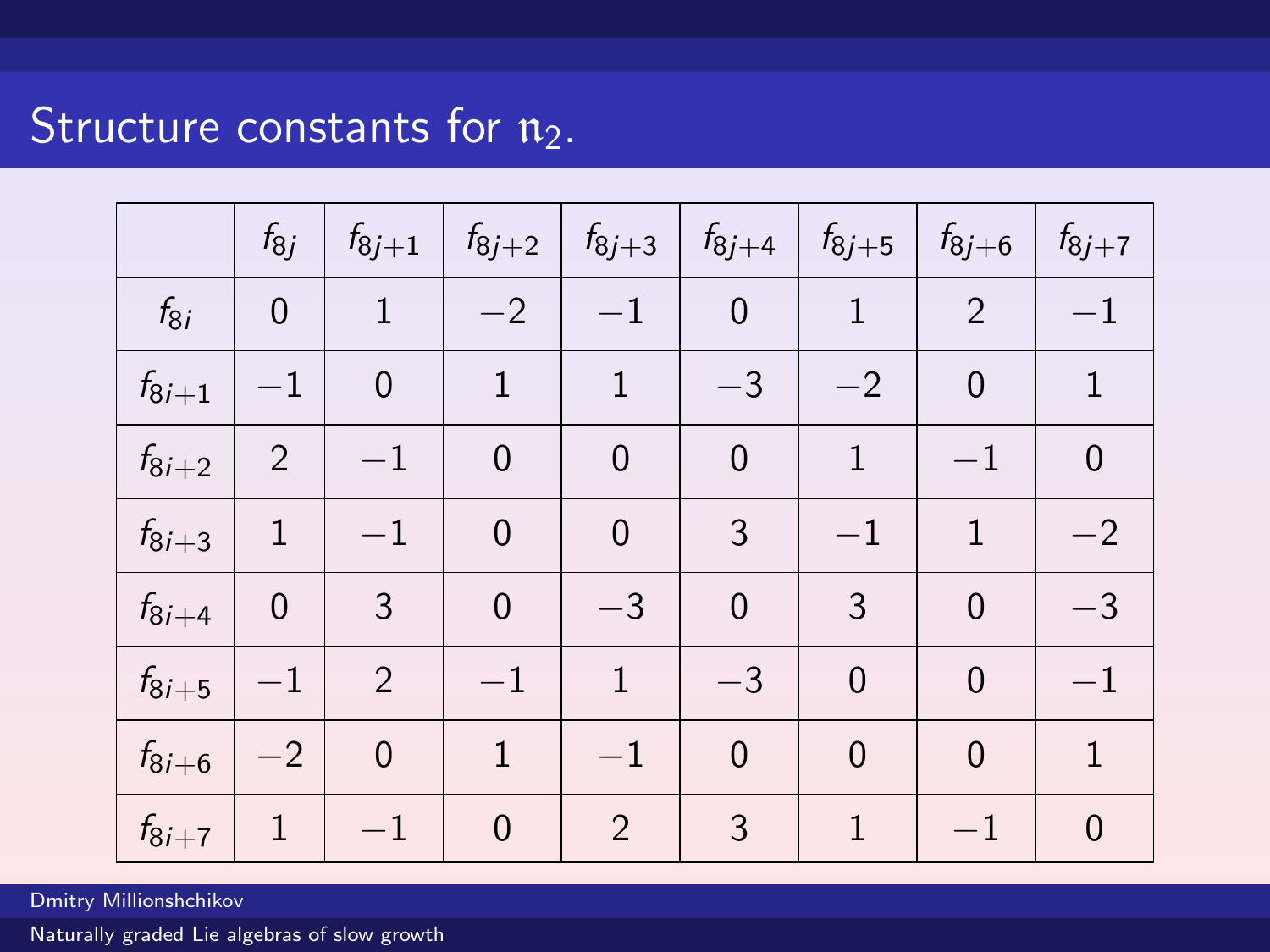### $n_1$ ,  $n_2$  as subalgebras of Kac-Moody algebras

 $\mathfrak{n}_1$  is the nilpotent part of the Kac-Moody algebra  $A_1^{(1)}$  $_1^{\text{L}}$  that corresponds to the generalized Cartan matrix  $\begin{pmatrix} 2 & -2 \\ -2 & 2 \end{pmatrix}$ :  $\mathfrak{n}_1$  is generated by  $e_1, e_2$  subject to two relations

$$
ad^{-a_{ij}+1}e_i(e_j)=0: ad^3e_1(e_2)=0, ad^3e_2(e_1)=0;
$$

 $\mathfrak{n}_2$  is the nilpotent part of the Kac-Moody algebra  $A_2^{(2)}$  $_2^{(2)}$  that corresponds to the generalized Cartan matrix  $\begin{pmatrix} 2 & -4 \\ -1 & 2 \end{pmatrix}$ :  $\mathfrak{n}_1$  is generated by  $e_1, e_2$  subject to two relations

$$
ad^{-a_{ij}+1}e_i(e_j)=0: ad^5e_1(e_2)=0, ad^2e_2(e_1)=0;
$$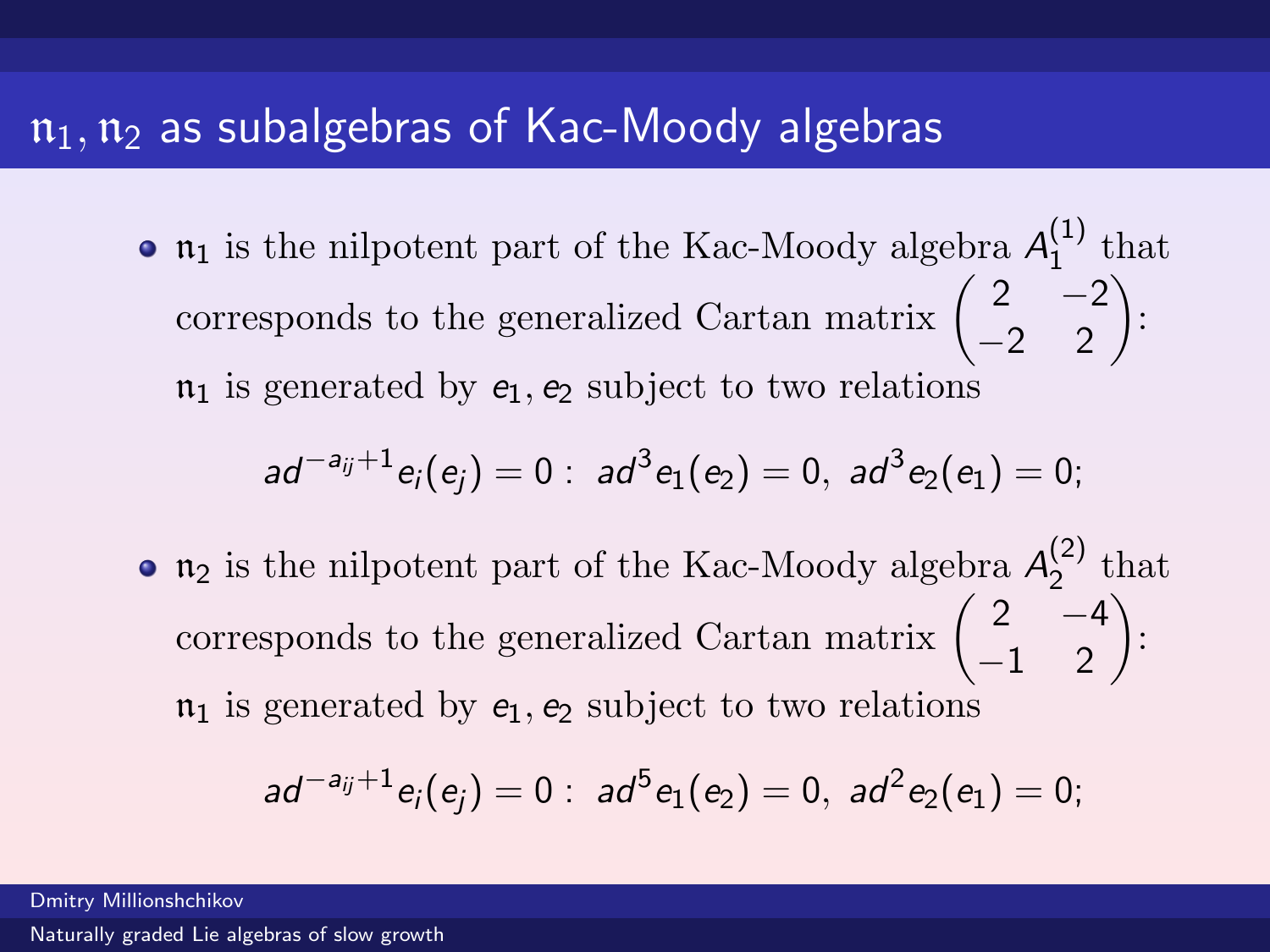### Descending central series and natural grading

Let  $\mathfrak g$  be a Lie algebra and its descending central series is

$$
\mathfrak{g}^1 = \mathfrak{g} \supset \mathfrak{g}^2 = [\mathfrak{g}, \mathfrak{g}] \supset \cdots \supset \mathfrak{g}^k = [\mathfrak{g}, \mathfrak{g}^{k-1}] \supset \dots
$$

 $\mathfrak g$  is called nilpotent if there exists **s** such that  $\mathfrak g^s \neq 0, \mathfrak g^{s+1} = 0$ .

One can consider its associated graded Lie algebra

$$
\operatorname{gr}_{\mathcal{C}}\mathfrak{g}=\oplus_{i=1}^{+\infty}\left(\mathfrak{g}^i/\mathfrak{g}^{i+1}\right)
$$

with the Lie bracket:

$$
\big[x+{\mathfrak g}^{i+1},y+{\mathfrak g}^{j+1}\big]=[x,y]+{\mathfrak g}^{i+j+1},x\in{\mathfrak g}^i,y\in{\mathfrak g}^j.
$$

#### Definition

A Lie algebra g is called naturally graded if it is isomorphic to its associated graded  $gr_C g$ .

Dmitry Millionshchikov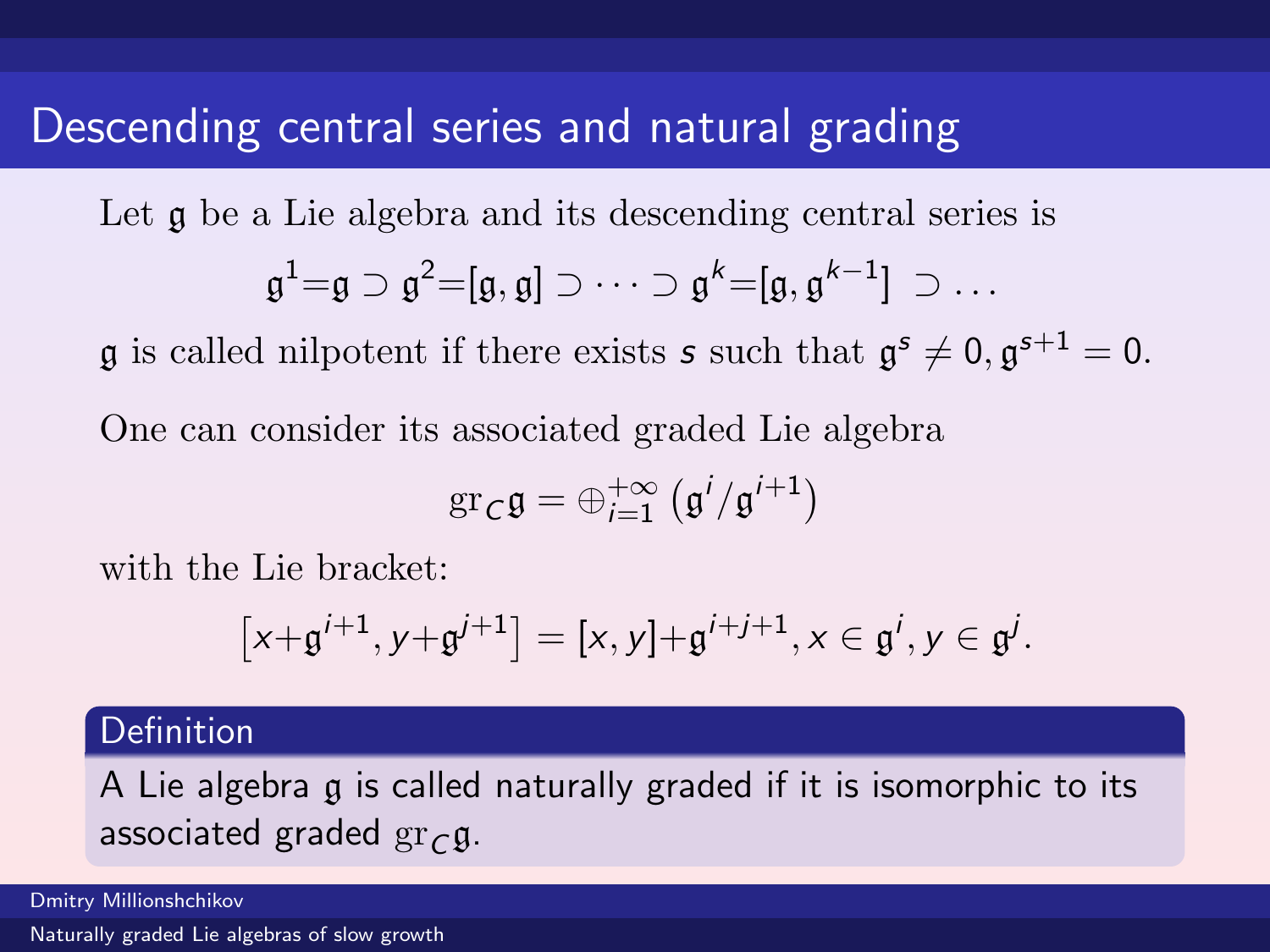### Some remarks

The Lie algebra  $m_0$  is naturally graded:

$$
\mathfrak{m}_0\cong \mathrm{gr}_{\mathcal{C}}\mathfrak{m}_0=\oplus_{i=1}^{+\infty}\mathfrak{m}_{0i}.
$$

But its first homogeneous component is two-dimensional now:

$$
\mathfrak{m}_{01}=\langle e_1,e_2\rangle, \mathfrak{m}_{02}=\langle e_3\rangle, \ldots, \mathfrak{m}_{0i}=\langle e_{i+1}\rangle, i\geq 2.
$$

However the positive part  $W^+$  of the Witt algebra is not naturally graded.

$$
\operatorname{gr}_{\mathcal{C}}\mathcal{W}^+\cong \operatorname{gr}_{\mathcal{C}}\mathfrak{m}_0\cong \mathfrak{m}_0.
$$

Finite-dimensional naturally graded Lie algebra is called sometimes Carnot algebra (Agrachev, Le Donne,...)

$$
\mathfrak{g}=\oplus_{i=1}^n\mathfrak{g}_i,\ [\mathfrak{g}_1,\mathfrak{g}_i]=\mathfrak{g}_{i+1}, i=1,\ldots,n{-}1.
$$

Dmitry Millionshchikov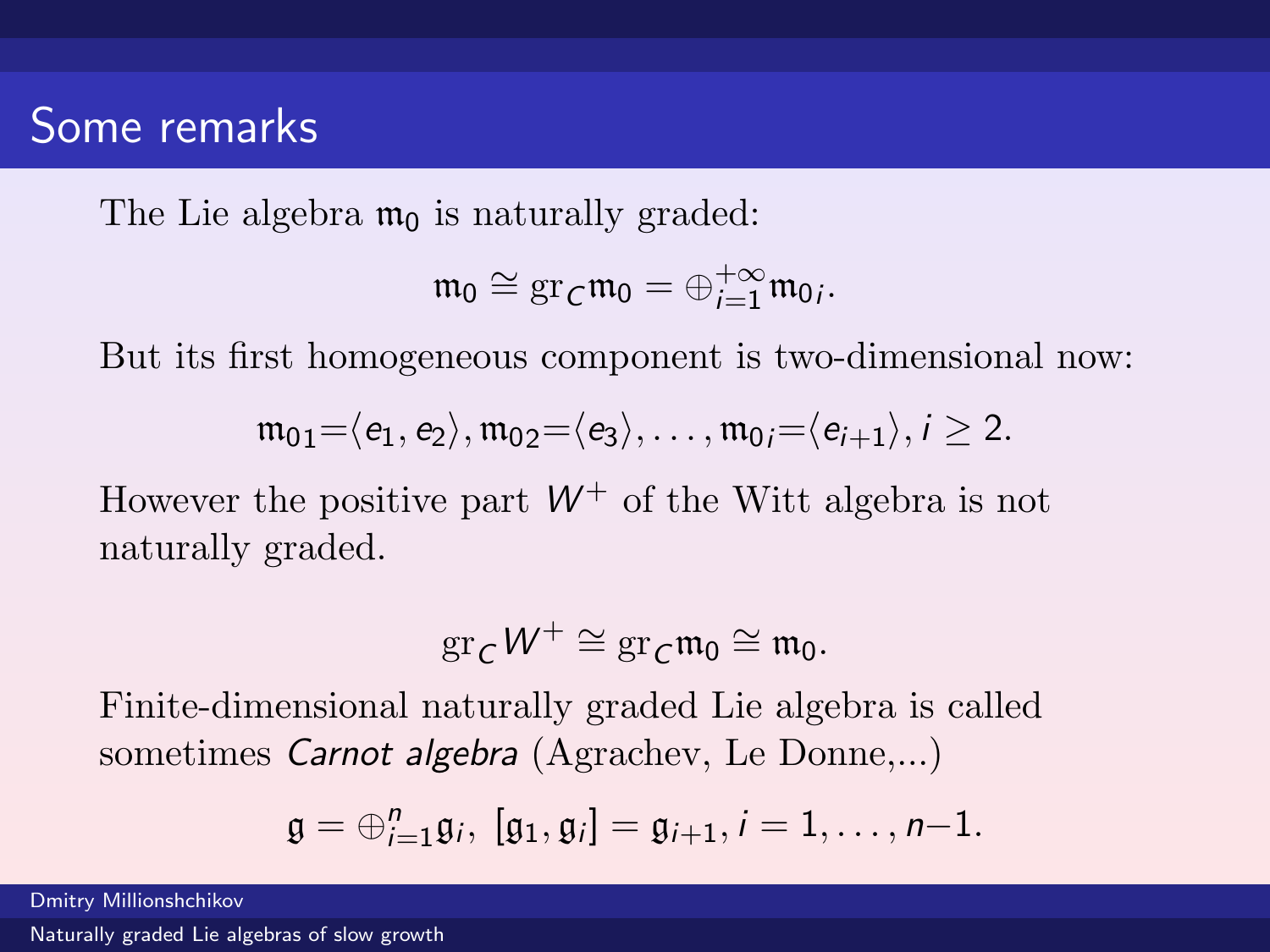

The Lie algebras  $\mathfrak{n}_1$  and  $\mathfrak{n}_2$  are naturally graded of width  $d = 2$ .





Dmitry Millionshchikov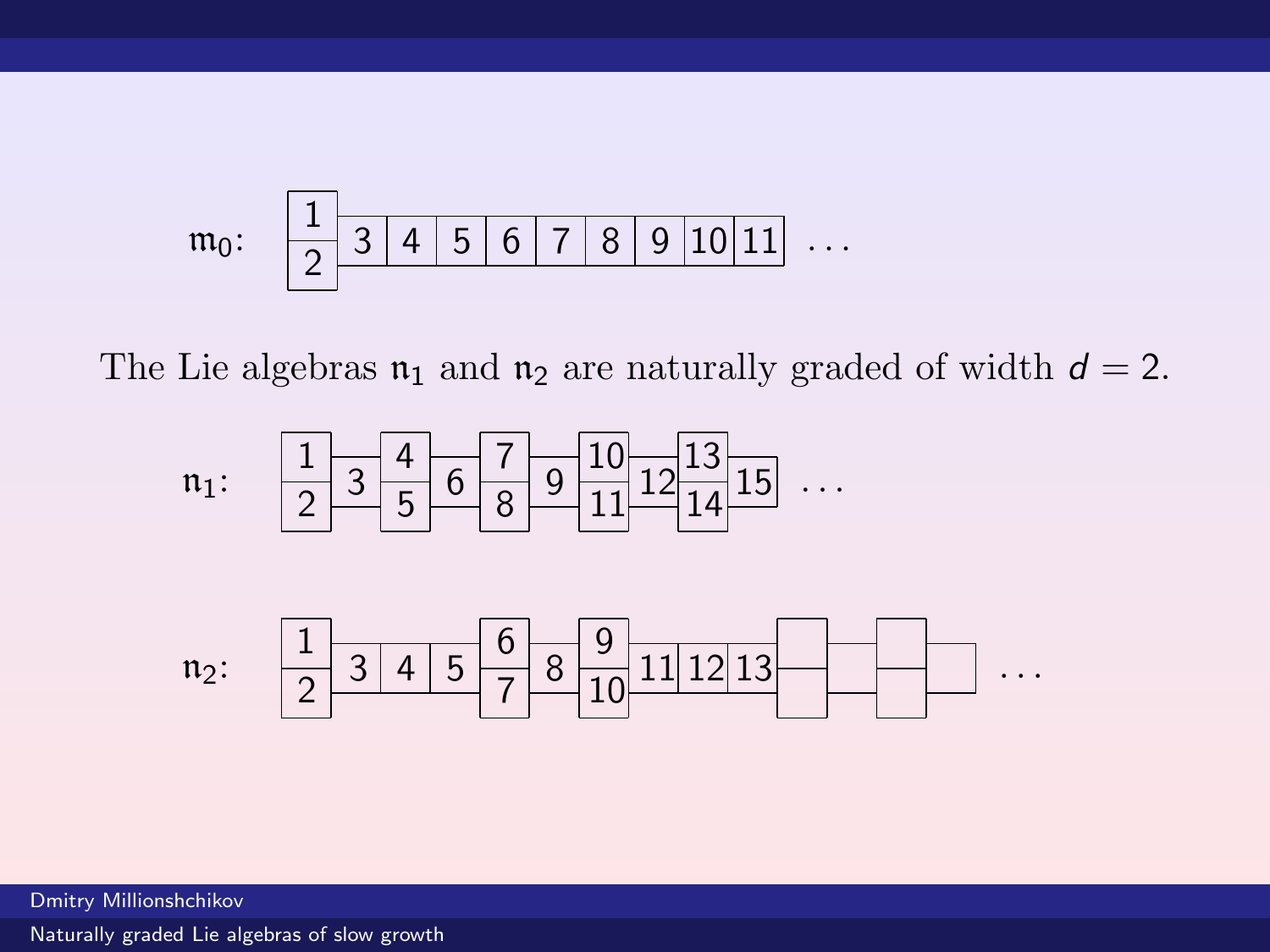# Naturally graded Lie algebras and lego towers



Dmitry Millionshchikov [Naturally graded Lie algebras of slow growth](#page-0-0)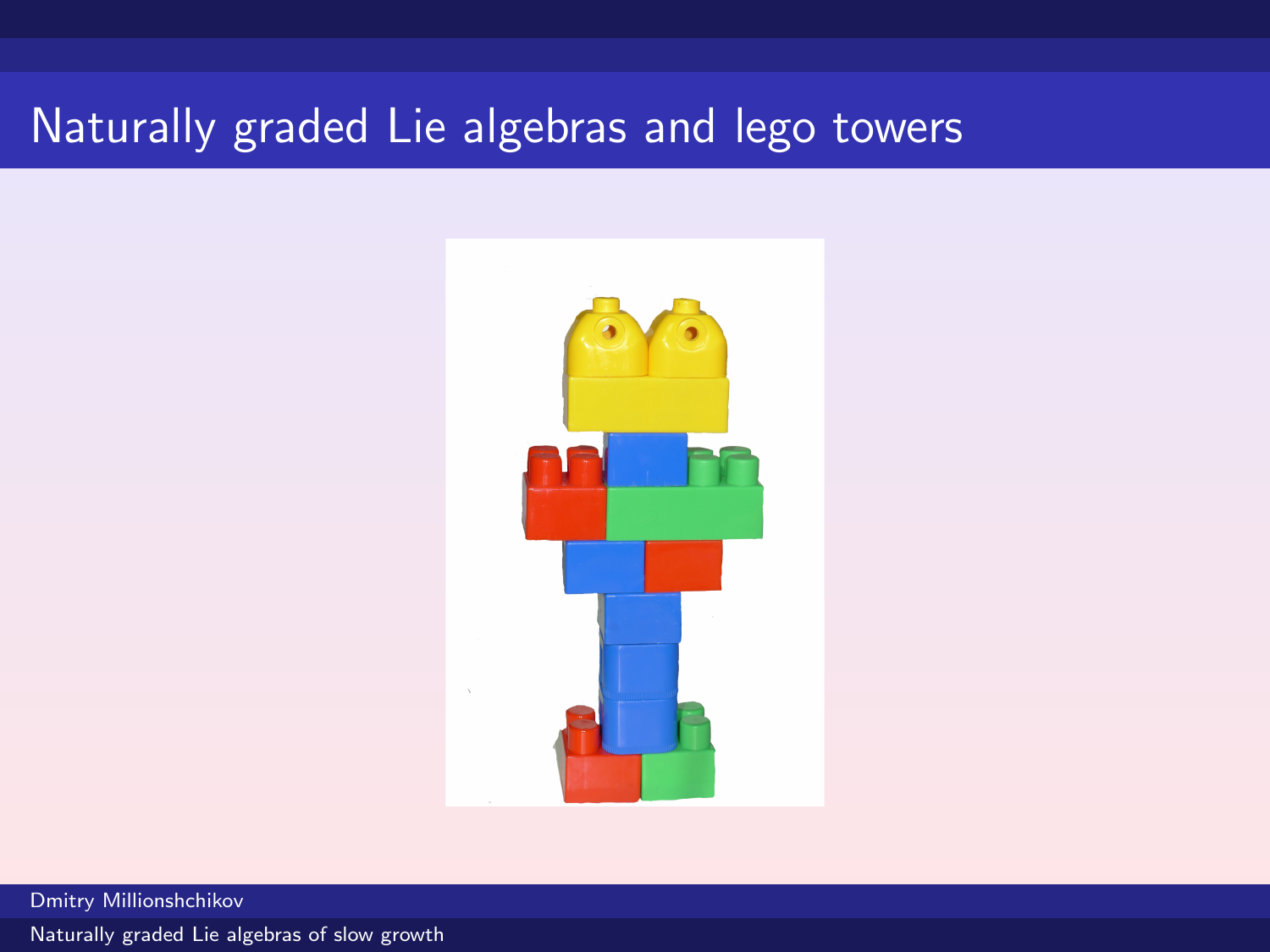In 1990 O. Mathieu proved V. Kac's conjecture (1968) that an infinite-dimensional Z-graded simple Lie algebra  $\mathfrak{g} = \bigoplus_{i \in \mathbb{Z}} \mathfrak{g}_i$  of finite growth, i.e. dim  $a_n \le P(n)$ ,  $P(t) \in \mathbb{R}[t]$ , is isomorphic to one of the following types of Lie algebras:

i) (loop algebra) the Lie algebra  $\mathfrak{g} \otimes \mathbb{C}[t, t^{-1}]$ , where  $\mathfrak{g}$  is finite-dimensional simple Lie algebra;

ii) (twisted loop algebra) the Lie subalgebra of  $\mathfrak{g} \otimes \mathbb{C}[t, t^{-1}]$ 

$$
\bigoplus_{\substack{i\in\mathbb{Z},\\j=0,\\i,\ldots,n-1}}\mathfrak{g}_j\otimes t^i\subset\mathfrak{g}\otimes\mathbb{C}[t,t^{-1}],
$$

where a simple finite-dimensional Lie algebra  $\mathfrak{g} = \bigoplus_{i=0}^{n-1} \mathfrak{g}_i$  is graded by the cyclic group  $\mathbb{Z}_n$ ; iii) Cartan type Lie algebras:  $W_n$ ,  $S_n$ ,  $K_n$ ,  $H_n$ ; iv) the Witt algebra.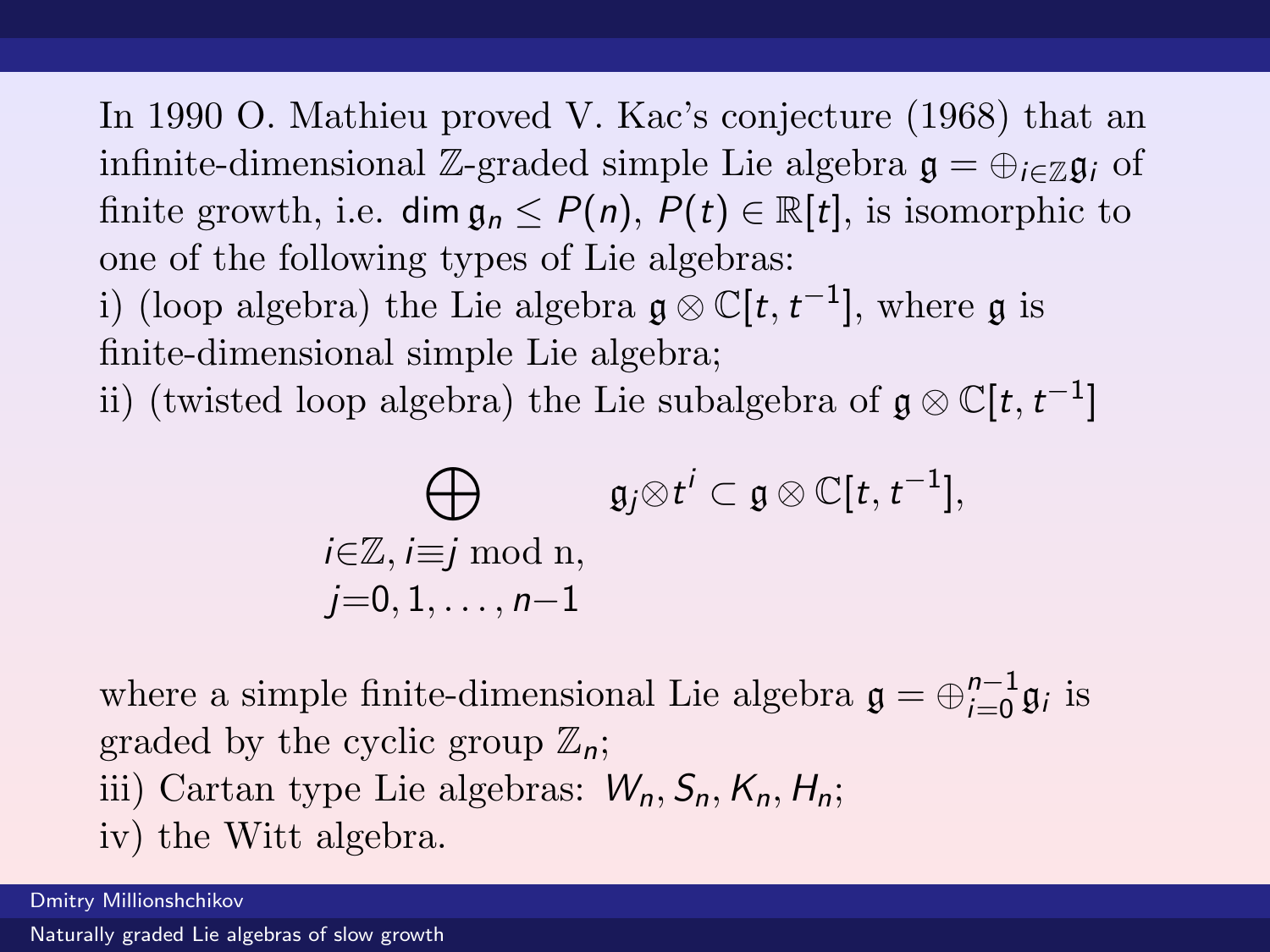Suppose that an infinite-dimensional Lie algebra g is generated by a finite-dimensional subspace  $V_1$ . For  $n > 1$ , let  $V^n$  denote the K-linear span of all products in elements of  $V_1$  of length at most *n* with arbitrary arrangements of brackets. Clearly  $V_1 \subset V_2 \subset \cdots \subset V_n \subset \ldots$  is an ascending chain of finite-dimensional subspaces of  $\mathfrak g$  and  $\cup_{i=1}^{+\infty} V_i = \mathfrak g$ . The Gelfand-Kirillov dimension of g is

$$
GKdim\mathfrak{g}=\limsup_{n\to+\infty}\frac{\log\dim V_n}{\log n}.
$$

A finite Gelfand-Kirillov dimension means that there exists a polynomial  $P(x)$  such that dim  $V_n < P(n)$  for all  $n > 1$ .

Dmitry Millionshchikov [Naturally graded Lie algebras of slow growth](#page-0-0)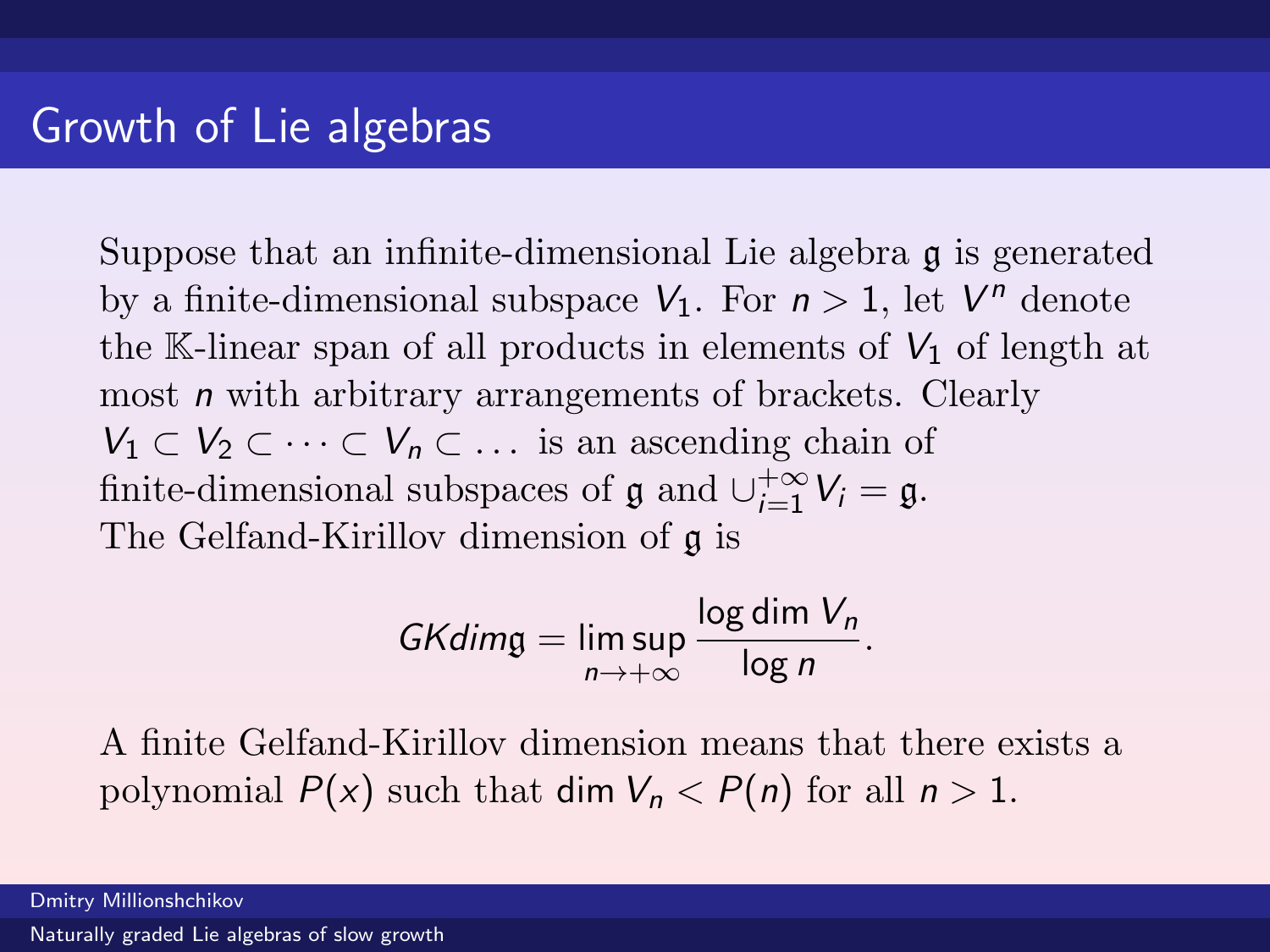# Growth function  $F(n) = \dim V_{n}$ .

• fastest growth – free Lie algebra  $L(X)$  with m generators.

$$
F(n) \sim \frac{1}{n}m^n
$$

• slowest growth –  $m_0$  and  $W^+$  (maximal class or filiform)

$$
F(n)=n+1.
$$

• a naturally graded Lie algebra g of width d

 $F(n) \leq dn$ .

2

.

 $\bullet$   $\mathfrak{g} = \mathfrak{n}_1$  $F(n) = \frac{3n+1}{2}$ 

Dmitry Millionshchikov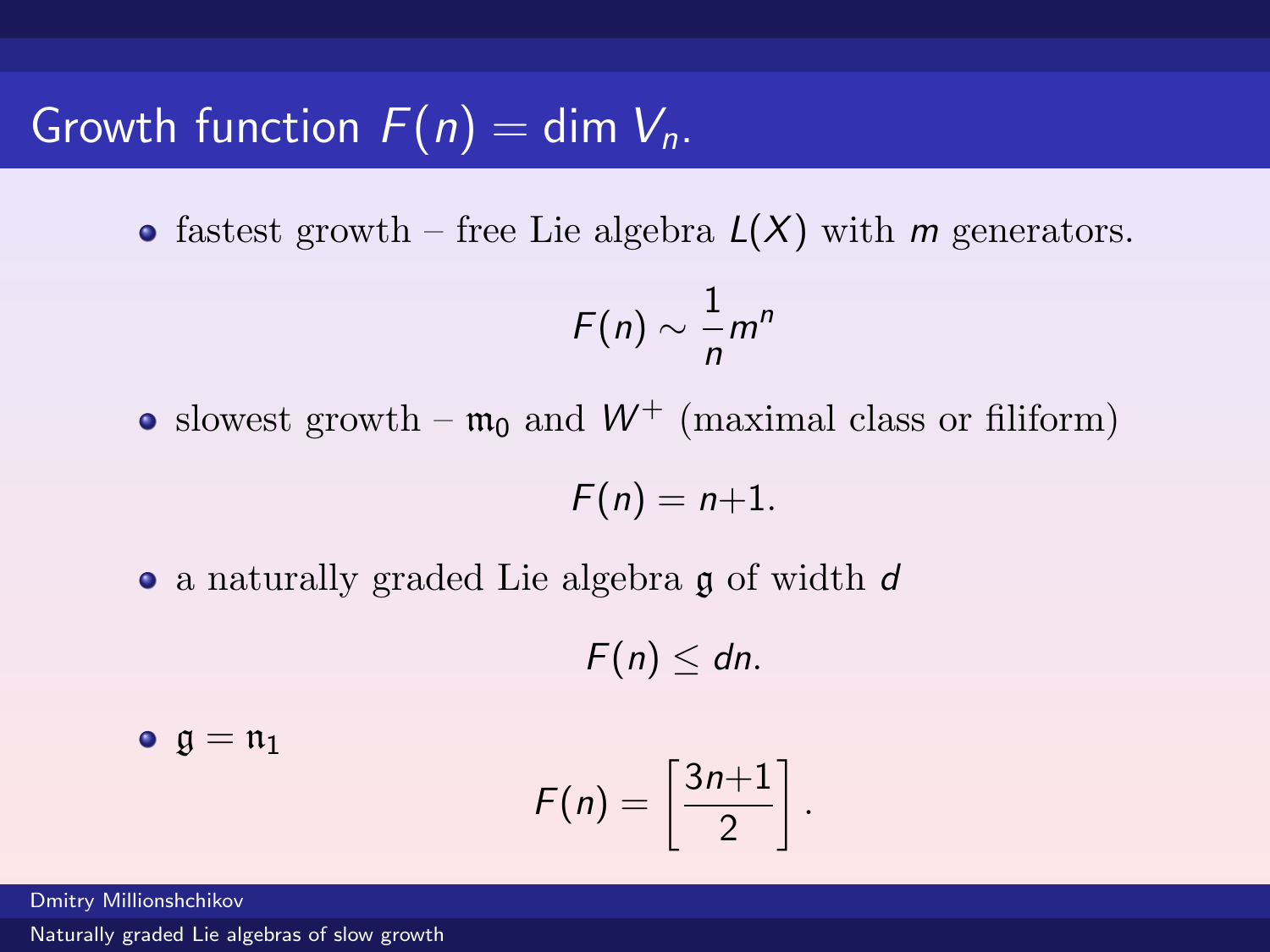### Two real loop algebras

Two real forms  $\mathfrak{so}(3,\mathbb{R})$ ,  $\mathfrak{so}(1,2)$  of  $\mathfrak{sl}(2,\mathbb{C})$  can be defined by the basis  $u, v, w$  and commutating relations

$$
[u, v] = w, [v, w] = \pm u, [w, u] = v.
$$

Now we consider two subalgebras  $\mathfrak{n}_1^{\pm}$  in loop algebras  $\mathfrak{so}(3,\mathbb{R})\otimes \mathbb{R}[t]$  and  $\mathfrak{so}(1,2)\otimes \mathbb{R}[t]$  respectively. They are defined by basic elements

$$
\frac{u\otimes t^1}{v\otimes t^1}, w\otimes t^2, \frac{u\otimes t^3}{v\otimes t^3}, w\otimes t^4, \frac{u\otimes t^5}{v\otimes t^5}, w\otimes t^6, \ldots
$$



Dmitry Millionshchikov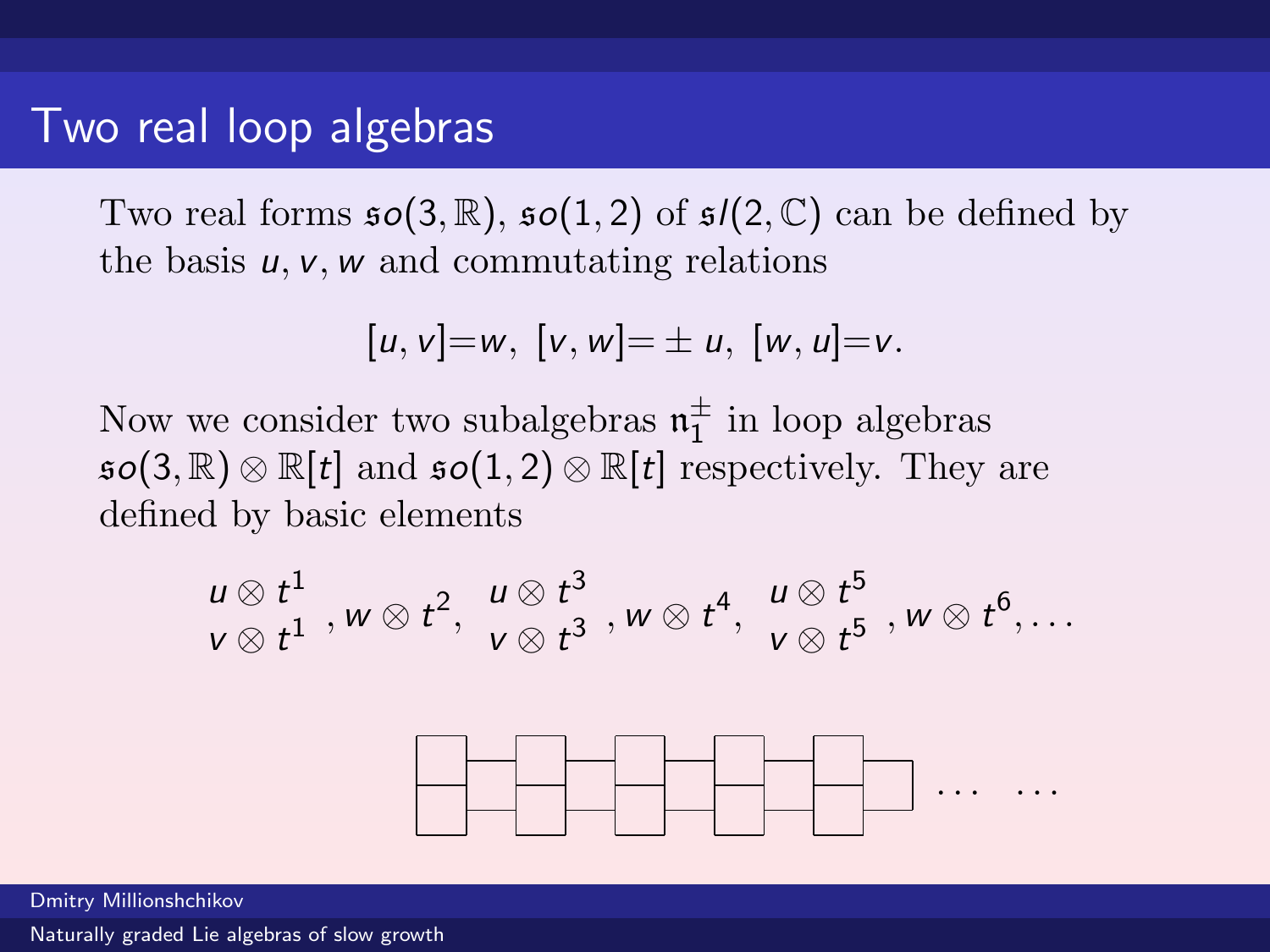Theorem (Millionshchikov, Naturally graded Lie algebras (Carnot algebras) of slow growth // arXiv:1705.07494, 2017)

Let  $\mathfrak{g}=\oplus_{i=1}^{+\infty}\mathfrak{g}_i$  be a real naturally graded Lie algebra such that:

 $\dim \mathfrak{g}_i + \dim \mathfrak{g}_{i+1} \leq 3, \forall i \in \mathbb{N}.$ 

Then  $\mathfrak{g} = \bigoplus_{i=1}^{+\infty} \mathfrak{g}_i$  is isomorphic to the only one Lie algebra from

$$
\mathfrak{m}_0,\mathfrak{n}_1^{\pm},\;\mathfrak{n}_2,\mathfrak{n}_2^3, \left\{\mathfrak{m}_0^{\mathcal{S}}\;|\; \mathcal{S} \subset \{3,5,7,9,\dots\}\right\},
$$

where  $\mathfrak{n}_2^3$  is a central extension of  $\mathfrak{n}_2$  and  $\left\{\mathfrak{m}_0^S \mid S \subset \{3,5,7,9,\dots\} \right\}$  are central extensions of  $\mathfrak{m}_0$  that correspond to the sequence S of two-cocycles.

#### Remark

The Lie algebras  $\mathfrak{n}^\pm_1$  are isomorphic over  $\mathbb C.$ 

Dmitry Millionshchikov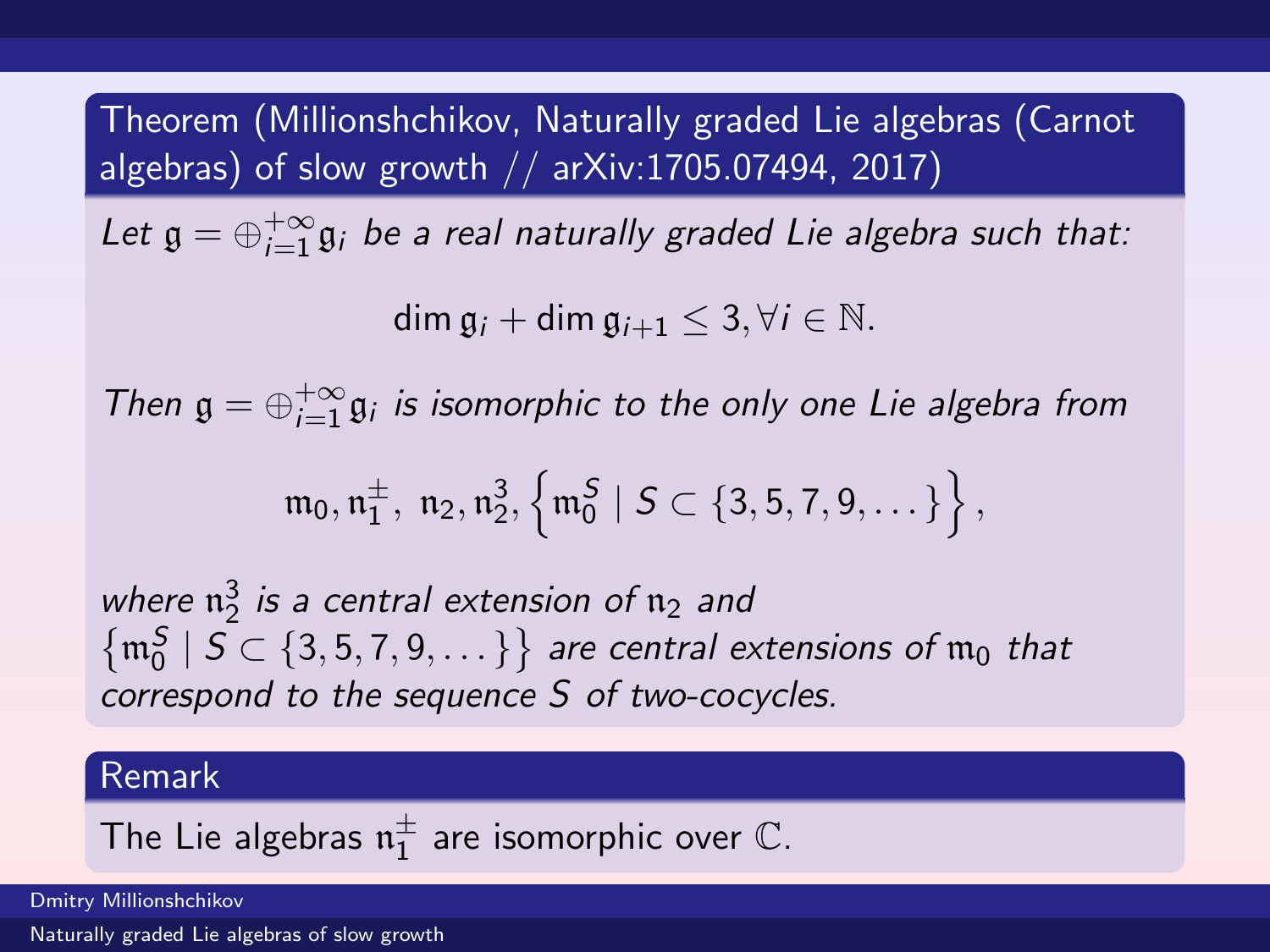### Characterisitic Lie algebras (Lie rings) of hyperbolic PDE

- F E. Goursat, Annales de la Faculté des Sciences de l'Université de Toulouse  $2e$  serie,  $1:1$  (1899), 31–78;
- H A.V. Zhiber, A.B. Shabat, Sov.Phys.Dokl. 24:8 (1979).
	- A.B. Shabat, R.I. Yamilov, preprint (1981).
- 量 A.N. Leznov, V.G. Smirnov, A.B. Shabat, Teor.Math.Phys.50:1, (1982).
- A.V. Zhiber, A.B. Shabat, Sov.Math.Dokl. **30**:1 (1984).
- A.V. Zhiber, V.V. Sokolov, Russ.Math.Surv. 56:1 (2001).
- A.V. Zhiber, R.D. Murtazina, J.Math.Sci., 151:4 (2008).
- A.V. Zhiber, R.D. Murtazina, I. Habibullin, A.B. Shabat, Ufa Math.J. 4:3 (2012).

Dmitry Millionshchikov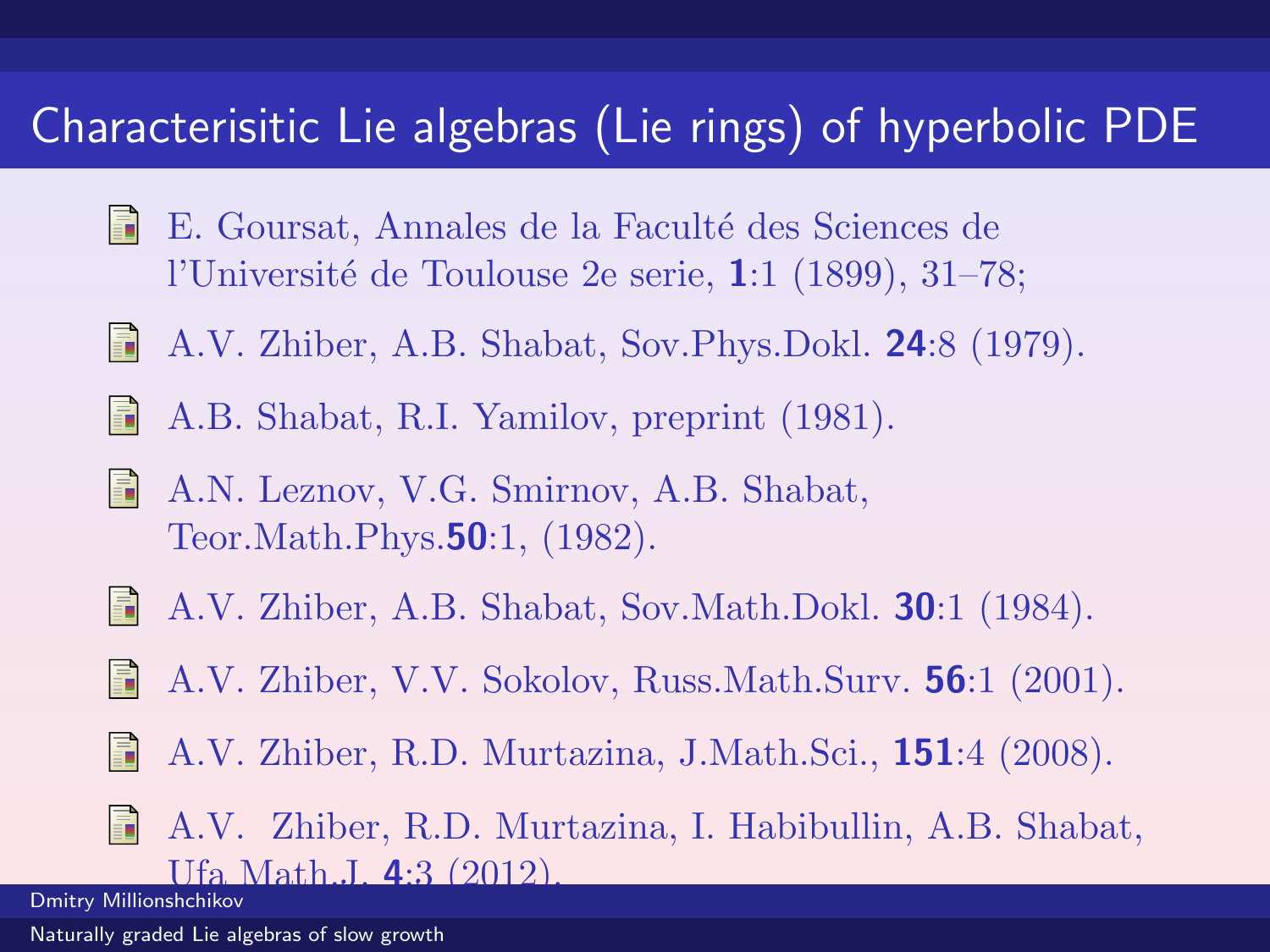Consider Klein-Gordon non-linear PDE

$$
u_{xy} = f(u). \tag{1}
$$

Consider a Lie algebra  $\text{Diff}(\mathcal{F})$  of differential operators acting on the space  $\mathcal F$  of locally analytic functions on variables  $u, u_1, u_2, \ldots, u_n, \ldots$ Define operator  $D$  (the full derivative with respect to  $x$ )

$$
D = u_1 \frac{\partial}{\partial u} + u_2 \frac{\partial}{\partial u_1} + u_3 \frac{\partial}{\partial u_2} + \cdots + u_{n+1} \frac{\partial}{\partial u_n} + \ldots,
$$

Define also two operators

$$
X_0=\frac{\partial}{\partial u}, X_1=f\frac{\partial}{\partial u_1}+D(f)\frac{\partial}{\partial u_2}+\cdots+D^{n-1}(f)\frac{\partial}{\partial u_n}+\ldots
$$

Dmitry Millionshchikov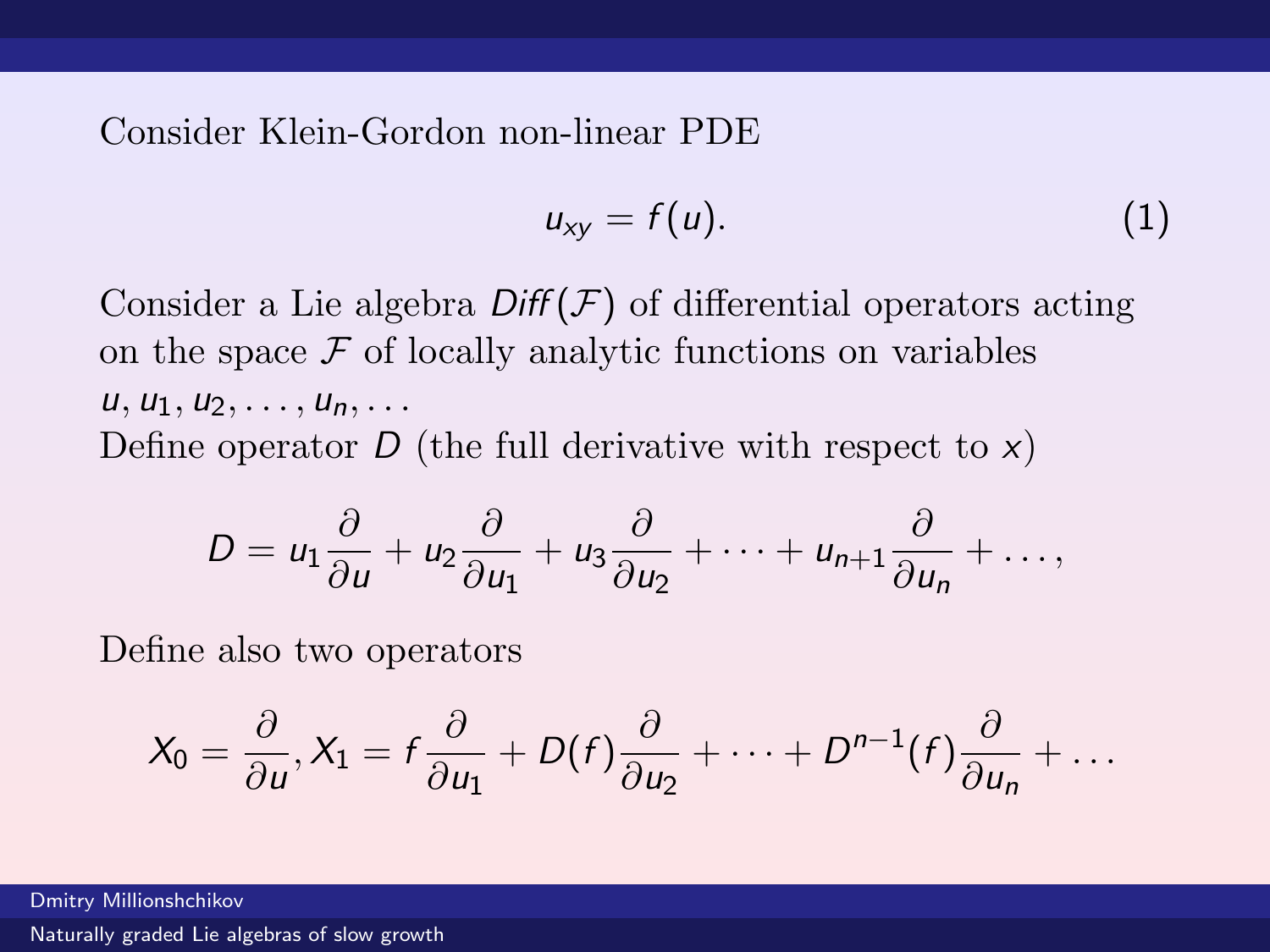### Characteristic Lie ring of a hyperbolic PDE

Consider the commutator

$$
[X_0, X_1] = f_u \frac{\partial}{\partial u_1} + D(f_u) \frac{\partial}{\partial u_2} + \cdots + D^{n-1}(f_u) \frac{\partial}{\partial u_n} + \ldots
$$

Are the operators  $X_0, X_1, [X_0, X_1]$  functionally independent? Example:

$$
f(u)=e^{u},\ [X_{0},X_{1}]=X_{1}.
$$

Hence a linear span  $\langle X_0, X_1, [X_0, X_1] \rangle$  for  $f(u) = e^u$  is two-dimensional.

#### Definition

A Lie ring R generated by two operators  $X_0, X_1$  is called characteristic Lie ring of a Klein-Gordon (hyperbolic) equation.

Dmitry Millionshchikov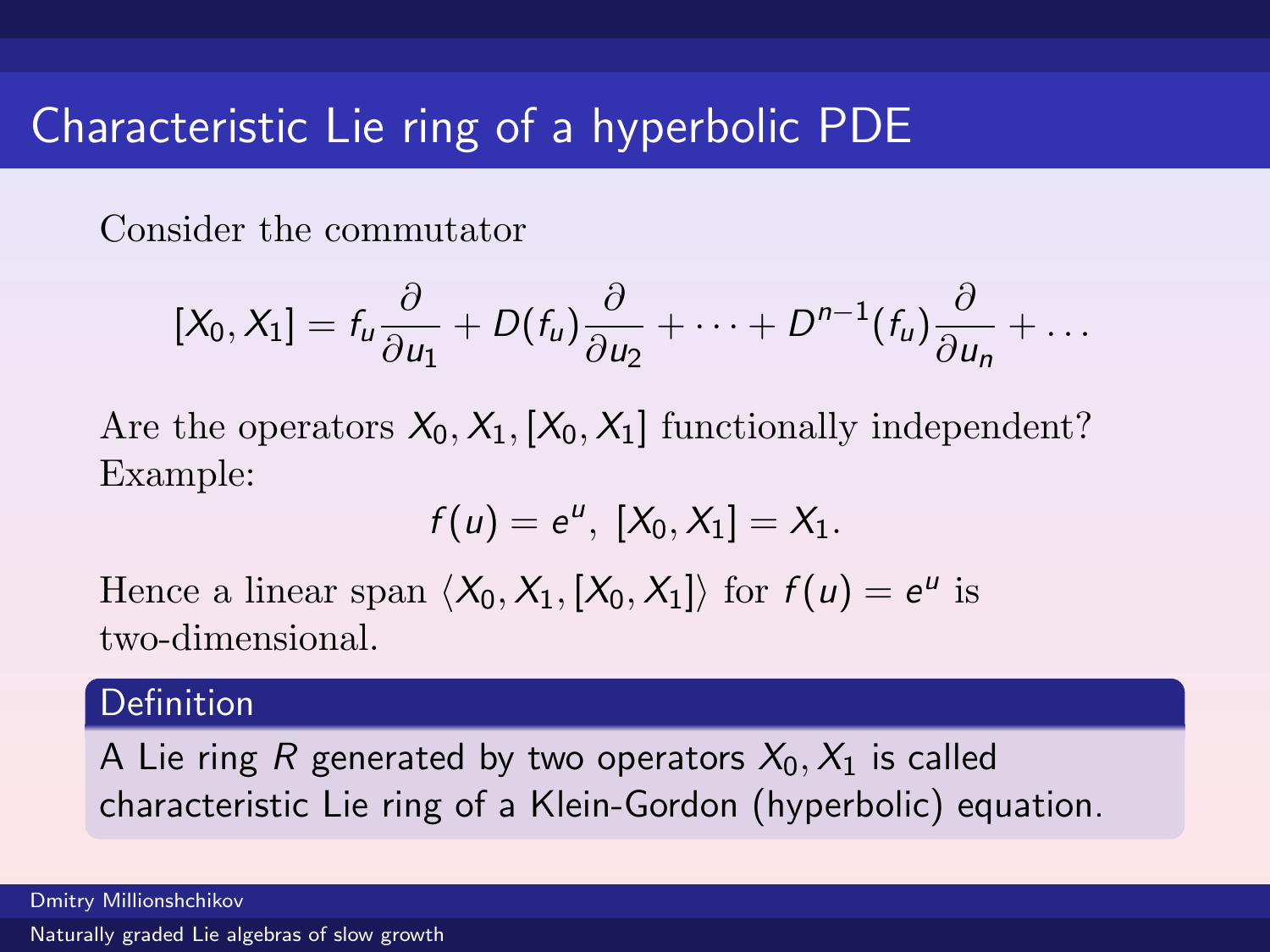A.V. Zhiber, R.D. Murtazina, On the characteristic Lie algebras for equations " $u_{xy} = f(u, u_x)$ .", J. Math. Sci., **151**:4 (2008), 3112–3122.

### Theorem (M., 2017)

The characteristic Lie algebra of the sinh-Gordon equation

 $u_{xy} = \sinh u$ 

is isomorphic to the solvable subalgebra  $\tilde{n}_1$  of the (non-twisted) affine Lie algebra  $A_1^{(1)}$  $1^{(1)}$  (Kac-Moody algebra).



Dmitry Millionshchikov [Naturally graded Lie algebras of slow growth](#page-0-0)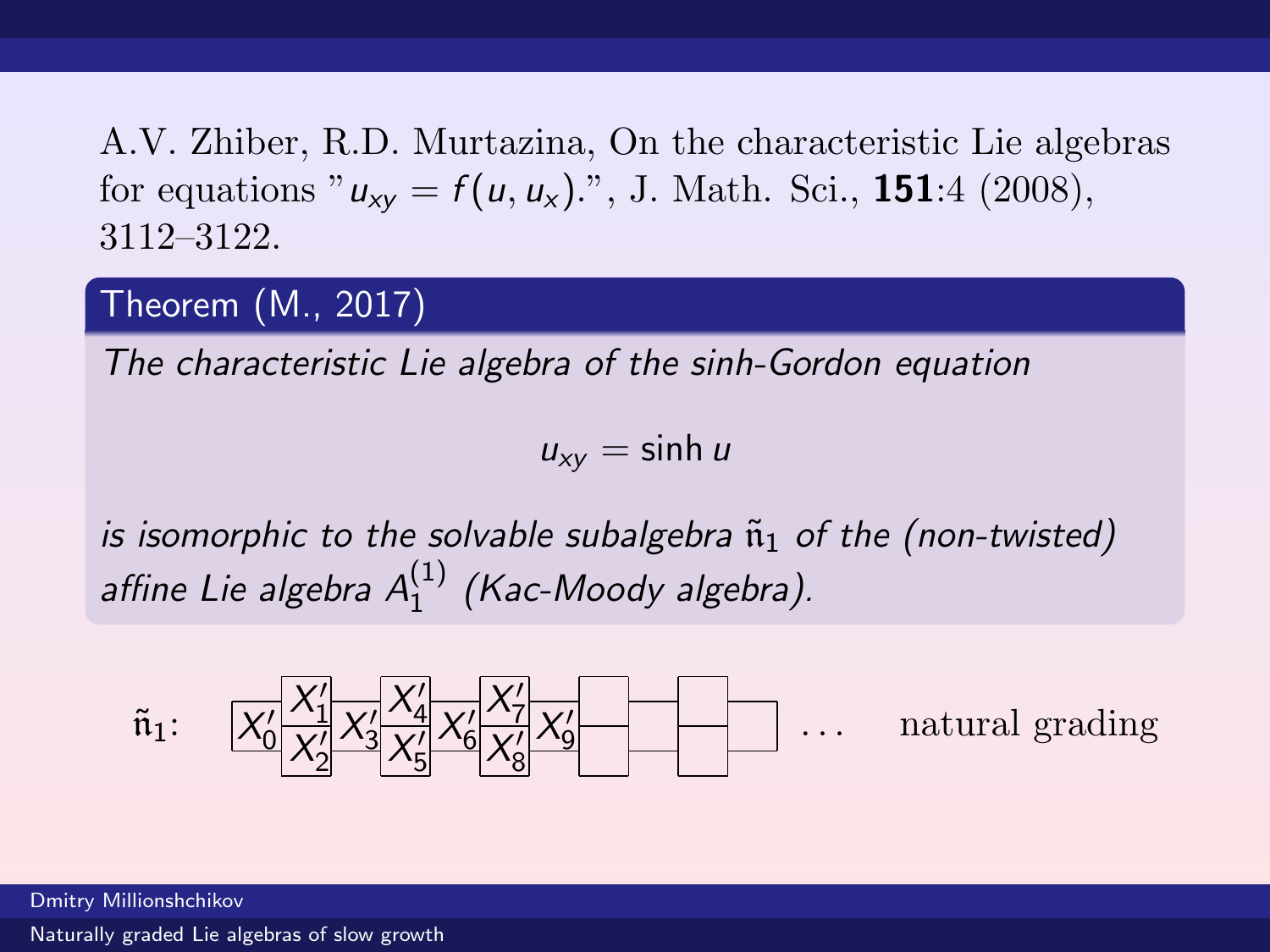### A.U. Sakieva, The characteristic Lie ring of the Zhiber-Shabat-Tzitzeica equation, Ufa Math.J.4:3 (2012),155-160.

### Theorem (M., 2017)

The characteristic Lie algebra of the Tzitzeica equation

$$
u_{xy}=e^u+e^{-2u}
$$

is isomorphic to the solvable Lie subalgebra  $\tilde{n}_2$  of the twisted affine Lie algebra  $A_2^{(2)}$  $\frac{(2)}{2}$ .



Dmitry Millionshchikov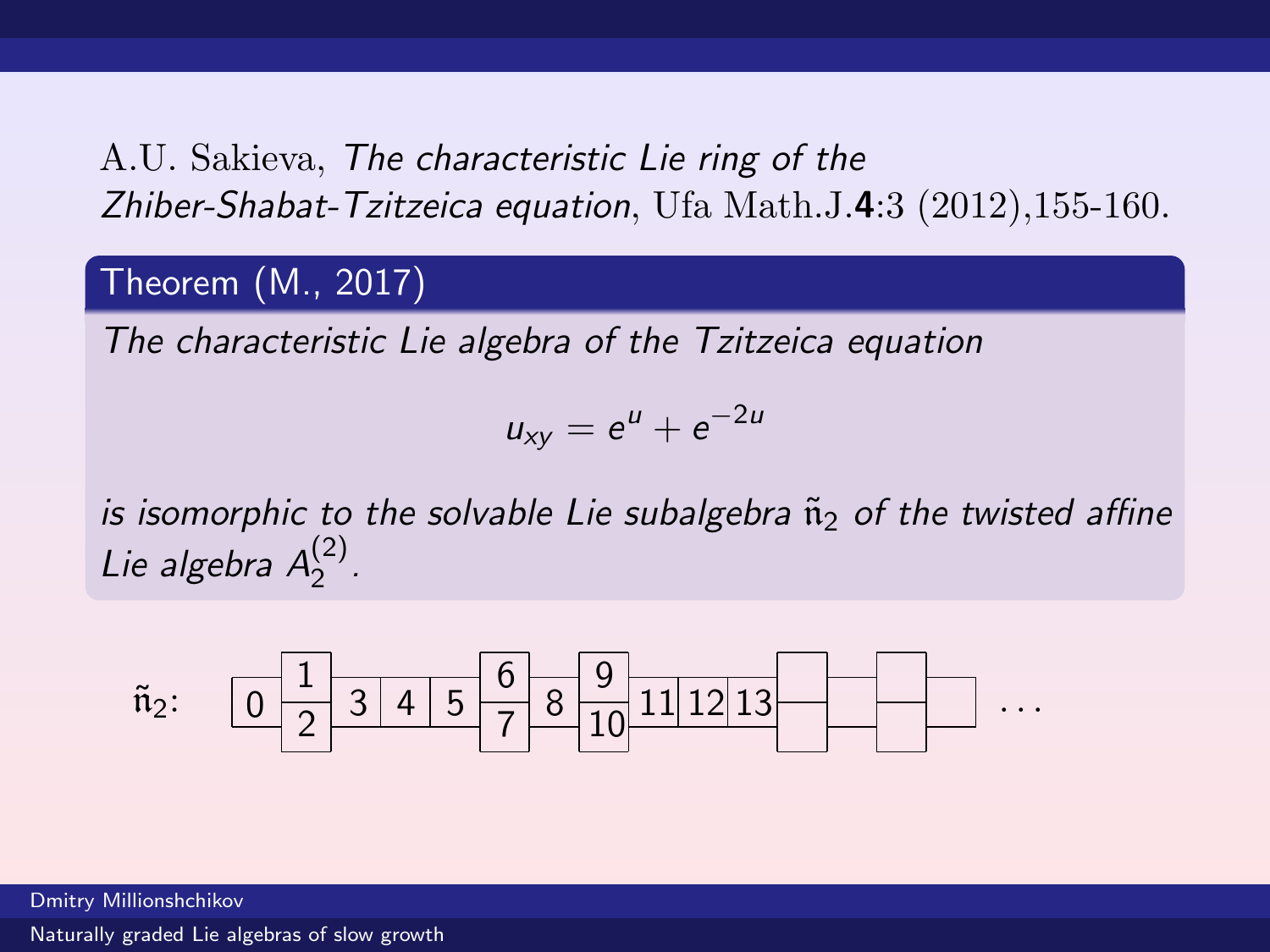#### Theorem (M., 2017)

The characteristic Lie algebra of the sin-Gordon equation

$$
u_{xy}=\sin u
$$

is isomorphic to the pro-solvable Lie algebra  $\tilde{\mathfrak{n}}_1^+$ , the solvable subalgebra of the loop algebra  $\mathfrak{so}(2,1)\otimes \mathbb R[t]$ .

Pro-solvable Lie algebras  $\tilde{\mathfrak{n}}_1^{\pm}$  are non-isomorphic over  $\mathbb R$  and are isomorphic over  $\mathbb C$  to the solvable subalgebra  $\tilde{\mathfrak{n}}_1$  of the Kac-Moody algebra  $A_1^{(1)}$  $\binom{1}{1}$ .